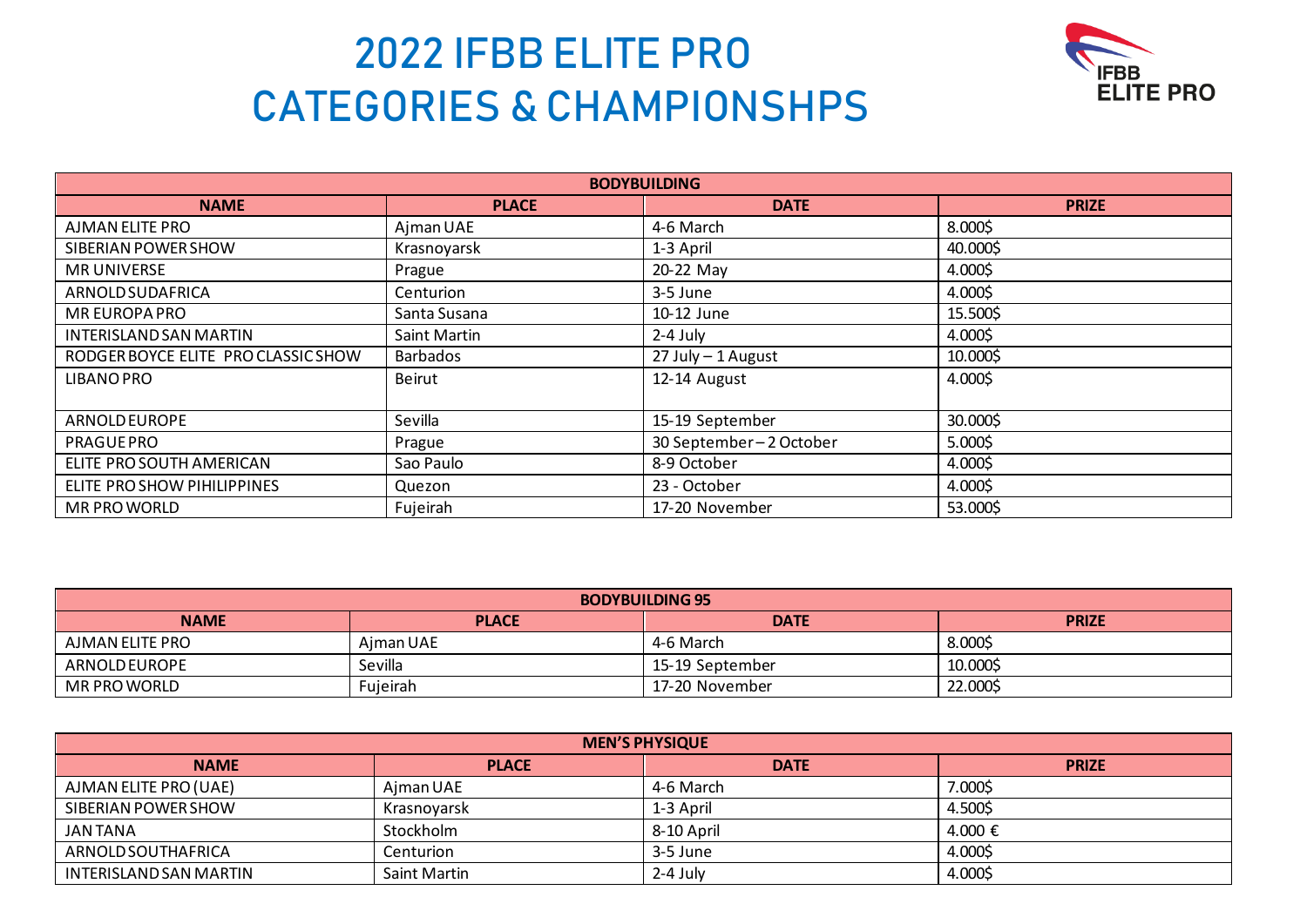

| RODGER BOYCE ELITE PROCLASSIC SHOW | <b>Barbados</b> | 27 July – 1 August | 4.000\$  |
|------------------------------------|-----------------|--------------------|----------|
| TATOONS PRO                        | Caracas         | 6-7 August         | 4.000\$  |
| <b>LIBANO PRO</b>                  | Beirut          | 12-14 August       | 3.000\$  |
| ARNOLD EUROPE                      | Sevilla         | 15-19 September    | 10.000\$ |
| ELITE PRO SOUTH AMERICAN           | Sao Paulo       | 8-9 October        | 4.000\$  |
| ELITE PROSTO DOMINGO OPEN          | Santo Domingo   | 7-9 October        | 4.000\$  |
| ELITE PRO SHOW PIHILIPPINES        | Quezon          | 23 - October       | 4.000\$  |
| <b>MR PRO WORLD</b>                | Fujeirah        | 17-20 November     | 15.000\$ |

| <b>CLASSIC PHYSIQUE</b>             |               |                    |              |
|-------------------------------------|---------------|--------------------|--------------|
| <b>NAME</b>                         | <b>PLACE</b>  | <b>DATE</b>        | <b>PRIZE</b> |
| SIBERIAN POWER SHOW                 | Krasnoyarsk   | 1-3 April          | 6.000\$      |
| ELITE PRO SHOW MALTA                | Malta         | 23-24 April        | 4.000€       |
| RODGER BOYCE ELITE PRO CLASSIC SHOW | Barbados      | 27 July - 1 August | $5.000$ \$   |
| <b>LIBANO PRO</b>                   | <b>Beirut</b> | 12-14 August       | 3.000\$      |
| MR UNIVERSE BRAZIL                  | Sao Paulo     | 19-20 August       | 4.000€       |
|                                     |               |                    |              |
| ARNOLD EUROPE                       | Sevilla       | 15-19 September    | 10.000\$     |
| ELITE PRO SOUTH AMERICAN            | Sao Paulo     | 8-9 October        | 4.000\$      |
| MR PRO WORLD                        | Fujeirah      | 17-20 November     | 15.000\$     |

| <b>BIKINI</b>                 |                 |                    |              |
|-------------------------------|-----------------|--------------------|--------------|
| <b>NAME</b>                   | <b>PLACE</b>    | <b>DATE</b>        | <b>PRIZE</b> |
| SIBERIAN POWER SHOW           | Krasnoyarsk     | 1-3 April          | 10.000\$     |
| <b>JAN TANA</b>               | Stockholm       | 8-10 April         | 4.000€       |
| <b>MR UNIVERSE</b>            | Prague          | 20-22 May          | 4.000\$      |
| ARNOLD SOUTHAFRICA            | Centurion       | 3-5 June           | 4.000\$      |
| <b>MR EUROPA PRO</b>          | Santa Susana    | 10-12 June         | 3.950\$      |
| <b>INTERISLAND SAN MARTIN</b> | San Martin      | $2-4$ July         | 4.000\$      |
| RODGER BOYCE ELITE PROCLASSIC | <b>Barbados</b> |                    | 4.000\$      |
| SHOW                          |                 | 27 July - 1 August |              |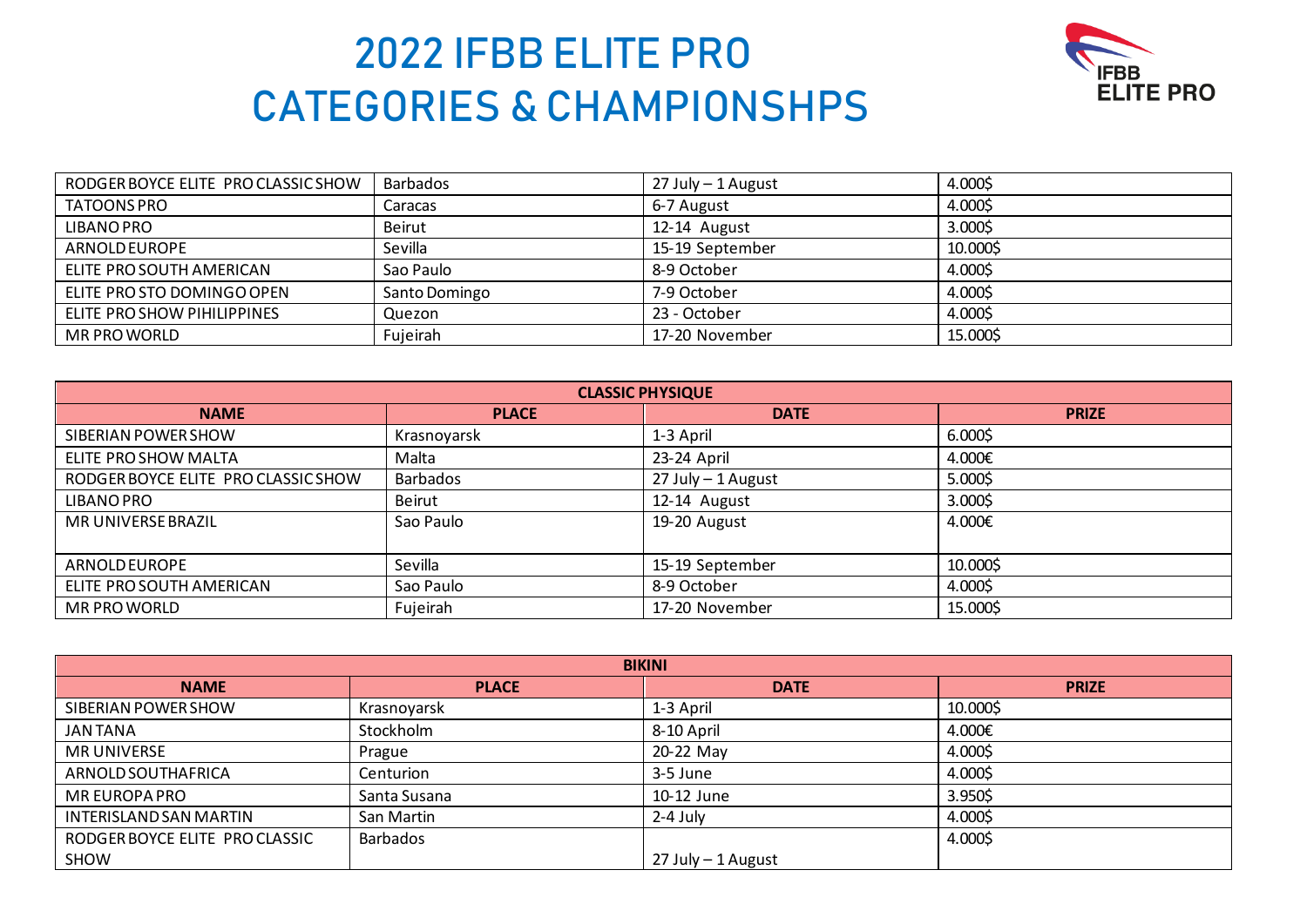

| <b>TATOONS PRO</b>            | Caracas              | 6-7 August             | 4.000\$      |
|-------------------------------|----------------------|------------------------|--------------|
| <b>LIBANO PRO</b>             | <b>Beirut</b>        | 12-14 August           | 2.000\$      |
| <b>ARNOLD EUROPA</b>          | Sevilla              | 15-19 September        | 10.000\$     |
| <b>PRAGUE PRO</b>             | Prague               | 30 September-2 October | 4.000\$      |
| ELITE PRO SOUTH AMERICAN      | Sao Paulo            | 8-9 October            | 4.000\$      |
| ELITE PRO SHOW PHILIPPINES    | Quezon               | 23 October             | 4.000\$      |
|                               |                      |                        |              |
|                               |                      |                        |              |
|                               |                      | <b>WELNESS</b>         |              |
| <b>NAME</b>                   | <b>PLACE</b>         | <b>DATE</b>            | <b>PRIZE</b> |
| SIBERIAN POWER SHOW           | Krasnoyarsk          | 1-3 April              | 4.000\$      |
| <b>INTERISLAND SAN MARTIN</b> | San Martin           | 2-4 July               | 4.000\$      |
| RODGER BOYCE ELITE PROCLASSIC | <b>Barbados</b>      | 27 July - 1 August     | 4.000\$      |
| <b>SHOW</b>                   |                      |                        |              |
|                               |                      |                        |              |
| <b>TATONS PRO</b>             | Caracas              | 6-7 August             | 4.000\$      |
| MR UNIVERSE BRAZIL            | Sao Paulo            | 19-20 August           | 4.000\$      |
|                               |                      |                        |              |
| <b>MR MEXICO PRO</b>          | Ciudad de Mexico     | 3-4 September          | 4.000\$      |
| ELITE PRO SHOW SANTO DOMINGO  | Republica Dominicana | 7-9 October            | 4.000\$      |
| <b>OPEN</b>                   |                      |                        |              |
| ARNOLD EUROPE                 | Sevilla              | 15-19 September        | 6.0005       |
| ELITE PRO SOUTH AMERICAN      | Sao Paulo            | 8-9 October            | 4.000\$      |
| ELITE PROSTO DOMINGO OPEN     | Santo Domingo        | 7-9 October            | 4.000\$      |

| <b>BODYFITNESS</b>                                         |             |             |         |  |  |
|------------------------------------------------------------|-------------|-------------|---------|--|--|
| <b>NAME</b><br><b>PLACE</b><br><b>DATE</b><br><b>PRIZE</b> |             |             |         |  |  |
| SIBERIAN POWER SHOW                                        | Krasnovarsk | 1-3 April   | 4.000\$ |  |  |
| ELITE PRO SHOW MALTA                                       | Malta       | 23-24 April | 4.000€  |  |  |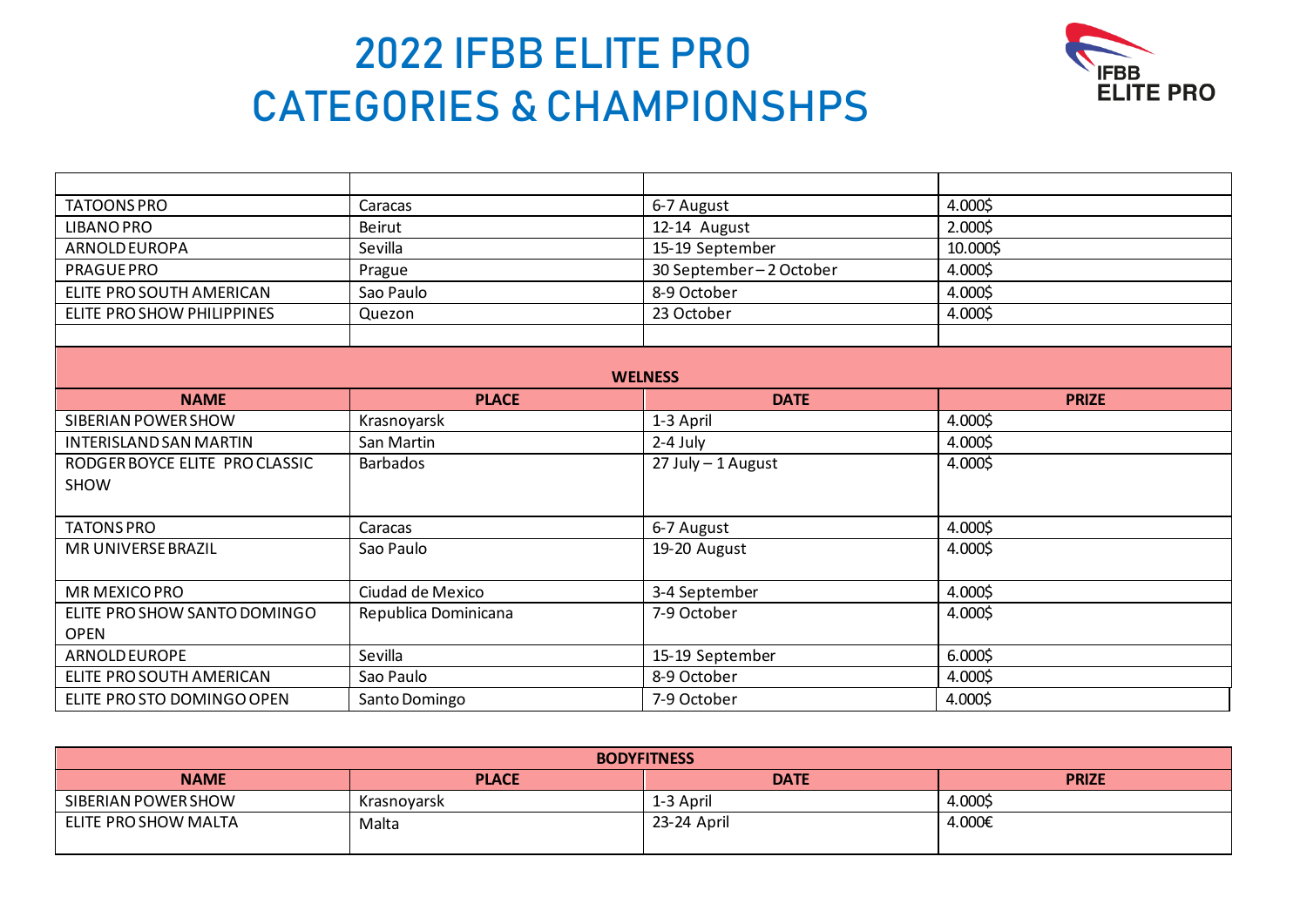

| RODGER BOYCE ELITE PROCLASSIC<br>SHOW | Barbados  | 27 July - 1 August | 4.000\$ |
|---------------------------------------|-----------|--------------------|---------|
| TATOONS PRO                           | Caracas   | 6-7 August         | 4.000\$ |
| ARNOLD EUROPE                         | Sevilla   | 15-19 September    | 8.000\$ |
| ELITE PRO SOUTH AMERICAN              | Sao Paulo | 8-9 October        | 4.000\$ |

| <b>WOMEN PHYSIQUE</b>                                      |          |                    |         |  |
|------------------------------------------------------------|----------|--------------------|---------|--|
| <b>PLACE</b><br><b>DATE</b><br><b>NAME</b><br><b>PRIZE</b> |          |                    |         |  |
| RODGER BOYCE ELITE PROCLASSIC<br><b>SHOW</b>               | Barbados | 27 July - 1 August | 3.000\$ |  |
| ARNOLD EUROPE                                              | Sevilla  | 15-19 September    | 6.000\$ |  |

| <b>MASTER BODYBUILDING</b>                         |                         |             |              |
|----------------------------------------------------|-------------------------|-------------|--------------|
| <b>NAME</b>                                        | <b>PLACE</b>            | <b>DATE</b> | <b>PRIZE</b> |
| MR EUROPA PRO                                      | Santa Susana            | 10-12 June  | 2.100\$      |
| LUXEMBURGO PRO                                     | Luxemburg               | 17-19 June  | 1.000€       |
| IFBB ELITE PRO MASTER WORLD<br><b>CHAMPIONSHIP</b> | Kladno (Check Republic) | 7-9 October | 1.800 €      |